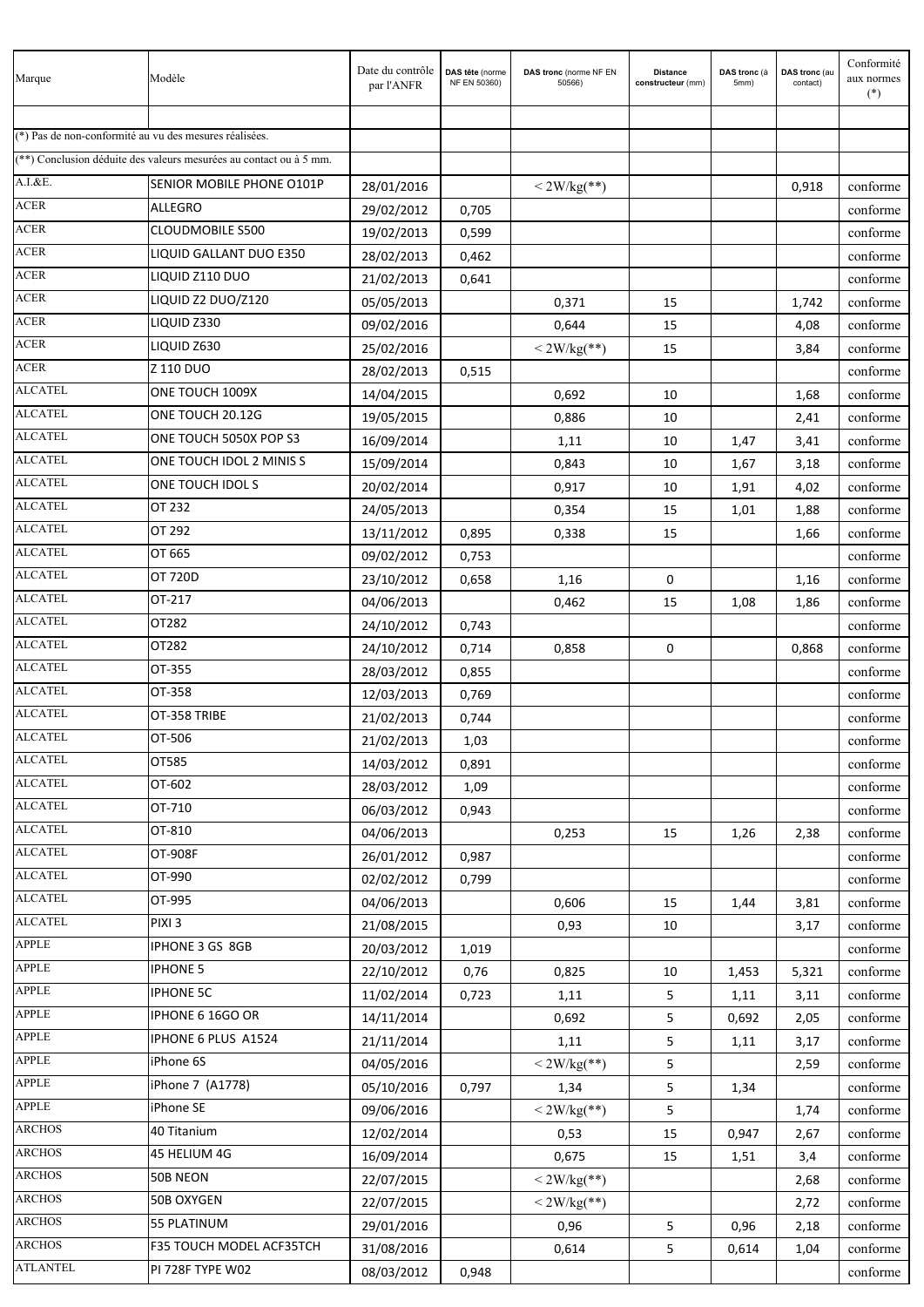| <b>AUWIO</b>            | AM X200                       | 04/09/2014 |       | $<$ 2W/kg(**)  |    |       | 0,959 | conforme |
|-------------------------|-------------------------------|------------|-------|----------------|----|-------|-------|----------|
| <b>BLACKBERRY</b>       | <b>BOLD 9900</b>              | 14/02/2012 | 0,632 |                |    |       |       | conforme |
| <b>BLACKBERRY</b>       | <b>CURVE 9320</b>             | 09/11/2012 | 0,886 | 0,621          | 15 | 1,73  | 4,28  | conforme |
| <b>BLACKBERRY</b>       | <b>CURVE 9360</b>             | 09/11/2012 | 1,09  | 0,546          | 15 | 1,76  | 3,3   | conforme |
| <b>BLACKBERRY</b>       | PEARL 3G                      | 06/03/2012 | 1,16  |                |    |       |       | conforme |
| <b>BLACKBERRY</b>       | Q10                           | 05/05/2013 |       | 0,551          | 15 | 2,5   | 3,61  | conforme |
| <b>BLACKBERRY</b>       | <b>TORCH 9810</b>             | 01/03/2012 | 0,94  |                |    |       |       | conforme |
| <b>BLACKBERRY</b>       | <b>TORCH 9860</b>             | 26/01/2012 | 0,687 |                |    |       |       | conforme |
| <b>BLACKBERRY</b>       | Z 10                          | 22/05/2013 |       | 0,934          | 15 | 3,18  | 6,8   | conforme |
| <b>BOUYGUES TELECOM</b> | BS 401 (HUAWEI U8825-1)       | 29/05/2013 |       | 0,568          | 15 | 1,2   | 3,62  | conforme |
| <b>BOUYGUES TELECOM</b> | BS-402 BLADE Q MINI           | 15/04/2014 |       | 0,88           | 15 | 1,14  | 2,45  | conforme |
| <b>BOUYGUES TELECOM</b> | <b>BS-451 AURIGA MOBIWIRE</b> | 15/04/2014 |       | 0,587          | 15 |       | 2,49  | conforme |
| <b>BOUYGUES TELECOM</b> | ULTYM 4                       | 19/03/2014 |       | 0,431          | 15 | 1,28  | 2,89  | conforme |
| <b>BOUYGUES TELECOM</b> | ULTYM 5 G535-L11              | 15/07/2014 |       | 0,557          | 15 | 1,24  | 3,36  | conforme |
| $\rm{BQ}$               | <b>AQUARIS X5</b>             | 25/02/2016 |       | $<$ 2W/kg(**)  | 15 |       | 2,49  | conforme |
| CAT                     | <b>B100</b>                   | 29/04/2015 |       | $<$ 2W/kg(**)  | 15 |       | 2,13  | conforme |
| CAT                     | <b>B25</b>                    | 07/02/2013 | 0,68  |                |    |       |       | conforme |
| CROSSCALL               | <b>EXPLORER</b>               | 28/02/2013 | 0,488 |                |    |       |       | conforme |
| <b>CROSSCALL</b>        | SHARK V2                      | 14/04/2015 |       | $<$ 2W/kg(**)  | 25 |       | 3,13  | conforme |
| CROSSCALL               | SPIDER X1                     | 03/03/2016 |       | 1,28           | 15 |       | 2,32  | conforme |
| CROSSCALL               | <b>TRENDY</b>                 | 04/06/2015 |       | $<$ 2W/kg(**)  | 15 |       | 3,16  | conforme |
| <b>CUBOT</b>            | P10                           | 07/10/2015 | 0,362 | $<$ 2W/kg(**)  |    |       | 2,33  | conforme |
| <b>CUBOT</b>            | S 168                         | 11/06/2015 |       | $<$ 2W/kg(**)  |    |       | 2,62  | conforme |
| <b>DANEW</b>            | KONNECT 455                   | 29/01/2016 |       | $<$ 2W/kg(**)  | 10 |       | 2,32  | conforme |
| <b>DOOGEE</b>           | DG 300                        | 11/06/2015 |       | $<$ 2W/kg(**)  |    |       | 2,52  | conforme |
| <b>DORO</b>             | <b>EASY PHONE 605</b>         | 13/11/2012 | 0,42  | 0,448          | 15 |       | 0,831 | conforme |
| <b>DORO</b>             | <b>EASY PHONE 612</b>         | 19/02/2013 | 0,687 | 0,362          | 15 | 0,795 | 1,16  | conforme |
| <b>DORO</b>             | LIBERTO 810                   | 08/10/2014 |       | 0,888          | 15 |       | 1,84  | conforme |
| <b>DORO</b>             | PHONE EASY 515                | 05/03/2013 | 0,786 |                |    |       |       | conforme |
| <b>DORO PHONE</b>       | <b>EASY 506</b>               | 04/06/2013 |       | 0,487          | 15 | 1,38  | 2,47  | conforme |
| <b>ECHO</b>             | <b>CLAP</b>                   | 17/06/2016 |       | 0,474          | 15 |       | 1,05  | conforme |
| <b>ECHO</b>             | <b>FIRST</b>                  | 17/06/2016 |       | 0,343          | 15 |       | 1,26  | conforme |
| <b>ECHO</b>             | <b>NOTE</b>                   | 24/08/2016 | 0,265 | 1,35           | 15 | 1,35  | 4,15  | conforme |
| <b>ECHO</b>             | <b>SHOCK</b>                  | 17/06/2016 |       | 0,547          | 15 |       | 0,856 | conforme |
| <b>EMPORIA</b>          | FLIP BASIC F220i REF HP01183  | 19/08/2016 |       | 1,35           | 5  | 1,35  |       | conforme |
| <b>EMPORIA</b>          | TELL ME F210                  | 28/02/2013 | 0,071 |                |    |       |       | conforme |
| <b>EMPORIA</b>          | V331                          | 13/11/2014 |       | $<$ 2W/kg(**)  |    |       | 0,666 | conforme |
| <b>ENERGIZER</b>        | ENERGY 200                    | 20/04/2016 |       | 1,01           | 10 |       | 2,68  | conforme |
| <b>ESSENTIEL B</b>      | <b>BLACK STAR</b>             | 09/10/2012 | 0,673 | $< 2W/kg$ (**) |    | 0,817 | 1,3   | conforme |
| <b>ESSENTIEL B</b>      | CONNECT 4.7                   | 27/02/2014 |       | $<$ 2W/kg(**)  |    | 1,11  | 2,33  | conforme |
| <b>ESSENTIEL B</b>      | CONNECT 5.3                   | 09/04/2014 |       | $<$ 2W/kg(**)  |    | 0,828 | 1,73  | conforme |
| <b>ESSENTIEL B</b>      | CONNECT 501                   | 03/03/2015 |       | $<$ 2W/kg(**)  |    |       | 1,56  | conforme |
| <b>ESSENTIEL B</b>      | <b>ONYX PEARL</b>             | 23/10/2012 | 0,453 | $< 2W/kg$ (**) |    |       | 1,98  | conforme |
| <b>HAIER</b>            | <b>E50L</b>                   | 26/01/2016 |       | 0,551          | 10 |       | 4,06  | conforme |
| <b>HAIER</b>            | E-ZY SMARTPHONE A6            | 11/03/2015 |       | $<$ 2W/kg(**)  | 10 |       | 2,07  | conforme |
| <b>HAIER</b>            | G31s                          | 31/08/2016 |       | 0,533          | 15 |       | 3,39  | conforme |
| <b>HAIER</b>            | L52                           | 24/05/2016 |       | 0,676          | 10 |       | 3,53  | conforme |
| <b>HAIER</b>            | W 757                         | 16/04/2014 |       | $<$ 2W/kg(**)  | 15 | 1,4   | 2,62  | conforme |
| <b>HAIER</b>            | W627                          | 01/06/2015 |       | 1,05           | 10 |       | 2,39  | conforme |
| <b>HISENSE</b>          | HS-U912                       | 12/02/2014 |       | 0,892          | 15 | 1,43  | 3,33  | conforme |
| <b>HISENSE</b>          | SMART 5 (Carrefour CMB501)    | 13/05/2014 | 0,245 | 0,493          | 15 | 1,48  | 6,14  | conforme |
| <b>HISENSE</b>          | STRATRAIL 6 PLUS              | 19/05/2015 |       | 0,603          | 15 |       | 4,35  | conforme |
| <b>HOMDAY</b>           | X-PERT GEOFFREY 366596        | 24/06/2016 |       | 0,146          | 15 |       | 1,44  | conforme |
| <b>HONOR</b>            | 6 PLUS PE-TL 10               | 17/06/2015 |       | 0,547          | 15 |       | 3,44  | conforme |
| <b>HONOR</b>            | 7 PREMIUM OR                  | 01/08/2016 | 0,323 | 0,988          | 15 | 3,65  | 4,07  | conforme |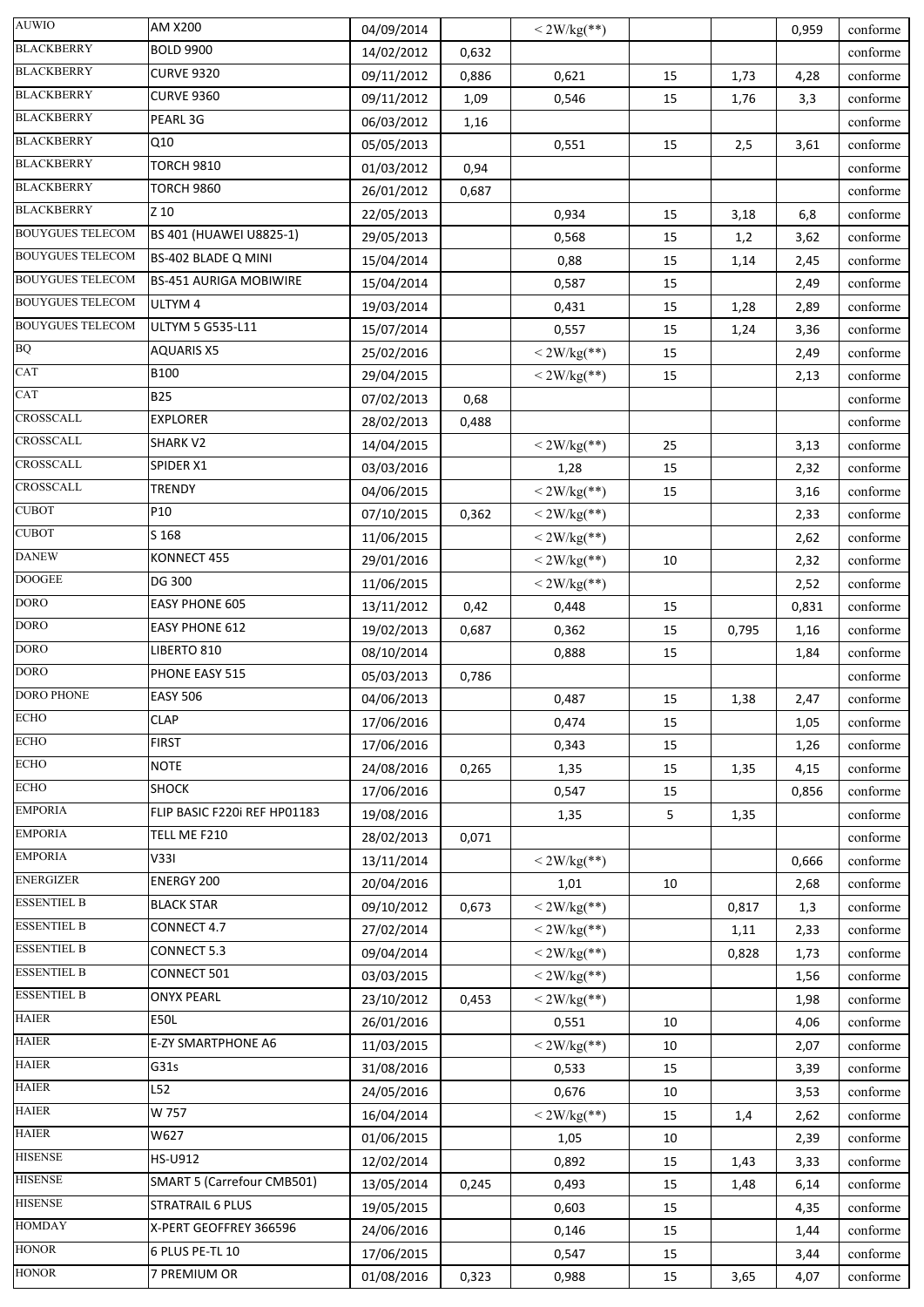| X5<br>conforme<br>0,528<br>01/08/2016<br>15<br>2,02<br>3,49<br><b>8S</b><br>conforme<br>22/01/2013<br>0,966<br>DESIRE 620<br>$<$ 2W/kg(**)<br>conforme<br>01/10/2015<br>15<br>4,11<br><b>DESIRE C</b><br>08/11/2012<br>0,69<br>0,695<br>15<br>1,9<br>conforme<br>3,63<br>EVO <sub>3D</sub><br>conforme<br>27/01/2012<br>0,59<br><b>EXPLORER</b><br>conforme<br>0,695<br>01/03/2012<br><b>HTC U11+</b><br>conforme<br>0.630<br>0.670<br>ONE<br>05/05/2013<br>0,181<br>15<br>0,447<br>conforme<br>2,137<br>ONE M8<br>conforme<br>18/03/2015<br>0,434<br>15<br>4,03<br>ONE M9 - OPJA100<br>19/05/2015<br>0,203<br>15<br>conforme<br>2,21<br>ONE SV<br>29/07/2013<br>15<br>conforme<br>0,366<br>2,256<br>7,183<br>ONE X<br>0,475<br>conforme<br>25/05/2012<br>ONE XL<br>04/07/2013<br>0,532<br>4<br>conforme<br>15<br>1,43<br><b>TITAN</b><br>25/09/2012<br>0,417<br>0,466<br>15<br>conforme<br>1,127<br>3,819<br><b>WINDOWS PHONE 8X</b><br>conforme<br>14/02/2013<br>0,381<br>0,356<br>15<br>0,928<br>2,43<br>HTC U11<br>0.450<br>0.600<br>conforme<br><b>HUAWEI</b><br>P10 Lite<br>0.890<br>0.910<br>conforme<br>ASCEND G 620 S<br>06/07/2015<br>0,572<br>15<br>conforme<br>4,73<br>ASCEND G300<br>conforme<br>08/11/2012<br>0,634<br>0,594<br>15<br>2,223<br>5,382<br>ASCEND G525<br>13/11/2014<br>0,513<br>15<br>conforme<br>1,37<br>3,14<br><b>ASCEND P7</b><br>15/09/2014<br>conforme<br>0,455<br>15<br>2,72<br>1,41<br>G620S<br>conforme<br>17/03/2015<br>0,557<br>15<br>4,84<br>Honor 4X Che2-L11<br>17/06/2015<br>15<br>conforme<br>1,22<br>7,39<br>HONOR U8860<br>28/02/2013<br>0,299<br>0,667<br>15<br>conforme<br>1,61<br>2,96<br>LITE P8<br>09/07/2015<br>15<br>conforme<br>0,47<br>5,15<br>ORANGE PANAMA<br>conforme<br>04/09/2012<br>0,71<br>P10<br>0.960<br>0.990<br>conforme<br>P10Plus<br>conforme<br>0.890<br>0.760<br>P8<br>06/07/2015<br>0,27<br>15<br>4,38<br>conforme<br>1,18<br>P8 Lite 2017<br>0.93<br>0.36<br>conforme<br>P9 (EVA-L09)<br>31/08/2016<br>0,371<br>5,6<br>conforme<br>1,32<br>15<br>3,12<br>U8350<br>conforme<br>01/03/2012<br>0,397<br>Y3<br>conforme<br>10/05/2016<br>0,59<br>0,597<br>15<br>1,51<br>Y5 II CUN-L21<br>conforme<br>31/08/2016<br>0,854<br>15<br>1,41<br>DOVEO 2.4 REF HY-PROCL5B-001<br>conforme<br>19/08/2016<br>0,42<br>15<br>0,801<br>1,71<br>Ice-Fun PI001<br>conforme<br>13/11/2014<br>0,395<br>15<br>1,14<br>MINI<br>23/09/2014<br>0,584<br>15<br>conforme<br>1,83<br>BLISS X180<br>10/05/2016<br>0,321<br>15<br>conforme<br>1,96<br>RACE MAX Q X530<br>08/04/2014<br>0,306<br>15<br>0,992<br>2,55<br>conforme<br>SURF SMART X352<br>conforme<br>03/04/2014<br>0,512<br>15<br>0,888<br>1,75<br>ORANGE AZ210<br>conforme<br>27/06/2012<br>0,51<br>ITW 4.0 M4029Q<br>conforme<br>03/02/2016<br>0,379<br>0,522<br>15<br>3,01<br>SMART CONNECT KPSO1-10-CT<br>$<$ 2W/kg(**)<br>27/02/2014<br>15<br>1,33<br>2,7<br>conforme<br>LIFE B1<br>03/03/2016<br>conforme<br>0,512<br>15<br>1,48<br>LIFE B2<br>conforme<br>14/04/2015<br>0,814<br>15<br>1,71<br>TROOPER 24.5<br>14/04/2015<br>0,804<br>conforme<br>0,305<br>15<br>2,64<br>TROOPER X5.0<br>$< 2W/kg$ (**)<br>15<br>conforme<br>27/08/2014<br>2,16<br><b>TORQUE</b><br>05/07/2016<br>0,557<br>15<br>2,03<br>conforme<br>L550<br>$< 2W/kg$ (**)<br>conforme<br>11/06/2015<br>2,31<br><b>SMARTPHONE 3.0</b><br>21/02/2013<br>0,621<br>15<br>conforme<br>1,04<br>2,05<br>3,48<br>TABLET PHONE MFS100FR<br>$<$ 2W/kg(**)<br>15<br>conforme<br>23/02/2016<br>2,19<br>A170<br>26/01/2012<br>0,71<br>15<br>conforme<br>0,277<br>2,27<br>A250<br>conforme<br>26/01/2012<br>0,482<br>C 360<br>26/04/2012<br>0,782<br>conforme | <b>HONOR</b>     | View 10 | 0.770 | 0.990 |  | conforme |
|----------------------------------------------------------------------------------------------------------------------------------------------------------------------------------------------------------------------------------------------------------------------------------------------------------------------------------------------------------------------------------------------------------------------------------------------------------------------------------------------------------------------------------------------------------------------------------------------------------------------------------------------------------------------------------------------------------------------------------------------------------------------------------------------------------------------------------------------------------------------------------------------------------------------------------------------------------------------------------------------------------------------------------------------------------------------------------------------------------------------------------------------------------------------------------------------------------------------------------------------------------------------------------------------------------------------------------------------------------------------------------------------------------------------------------------------------------------------------------------------------------------------------------------------------------------------------------------------------------------------------------------------------------------------------------------------------------------------------------------------------------------------------------------------------------------------------------------------------------------------------------------------------------------------------------------------------------------------------------------------------------------------------------------------------------------------------------------------------------------------------------------------------------------------------------------------------------------------------------------------------------------------------------------------------------------------------------------------------------------------------------------------------------------------------------------------------------------------------------------------------------------------------------------------------------------------------------------------------------------------------------------------------------------------------------------------------------------------------------------------------------------------------------------------------------------------------------------------------------------------------------------------------------------------------------------------------------------------------------------------------------------------------------------------------------------------------------------------------------------------------------------------------------------------------------------------------------------------------------------------------------------------------------------------------------------------------------------------------------------------------------------------------------------------------------------------------------------------------------------------------------------------------------------------------------------------------------------------------------------------------------|------------------|---------|-------|-------|--|----------|
|                                                                                                                                                                                                                                                                                                                                                                                                                                                                                                                                                                                                                                                                                                                                                                                                                                                                                                                                                                                                                                                                                                                                                                                                                                                                                                                                                                                                                                                                                                                                                                                                                                                                                                                                                                                                                                                                                                                                                                                                                                                                                                                                                                                                                                                                                                                                                                                                                                                                                                                                                                                                                                                                                                                                                                                                                                                                                                                                                                                                                                                                                                                                                                                                                                                                                                                                                                                                                                                                                                                                                                                                                                  | <b>HONOR</b>     |         |       |       |  |          |
|                                                                                                                                                                                                                                                                                                                                                                                                                                                                                                                                                                                                                                                                                                                                                                                                                                                                                                                                                                                                                                                                                                                                                                                                                                                                                                                                                                                                                                                                                                                                                                                                                                                                                                                                                                                                                                                                                                                                                                                                                                                                                                                                                                                                                                                                                                                                                                                                                                                                                                                                                                                                                                                                                                                                                                                                                                                                                                                                                                                                                                                                                                                                                                                                                                                                                                                                                                                                                                                                                                                                                                                                                                  | <b>HTC</b>       |         |       |       |  |          |
|                                                                                                                                                                                                                                                                                                                                                                                                                                                                                                                                                                                                                                                                                                                                                                                                                                                                                                                                                                                                                                                                                                                                                                                                                                                                                                                                                                                                                                                                                                                                                                                                                                                                                                                                                                                                                                                                                                                                                                                                                                                                                                                                                                                                                                                                                                                                                                                                                                                                                                                                                                                                                                                                                                                                                                                                                                                                                                                                                                                                                                                                                                                                                                                                                                                                                                                                                                                                                                                                                                                                                                                                                                  | <b>HTC</b>       |         |       |       |  |          |
|                                                                                                                                                                                                                                                                                                                                                                                                                                                                                                                                                                                                                                                                                                                                                                                                                                                                                                                                                                                                                                                                                                                                                                                                                                                                                                                                                                                                                                                                                                                                                                                                                                                                                                                                                                                                                                                                                                                                                                                                                                                                                                                                                                                                                                                                                                                                                                                                                                                                                                                                                                                                                                                                                                                                                                                                                                                                                                                                                                                                                                                                                                                                                                                                                                                                                                                                                                                                                                                                                                                                                                                                                                  | <b>HTC</b>       |         |       |       |  |          |
|                                                                                                                                                                                                                                                                                                                                                                                                                                                                                                                                                                                                                                                                                                                                                                                                                                                                                                                                                                                                                                                                                                                                                                                                                                                                                                                                                                                                                                                                                                                                                                                                                                                                                                                                                                                                                                                                                                                                                                                                                                                                                                                                                                                                                                                                                                                                                                                                                                                                                                                                                                                                                                                                                                                                                                                                                                                                                                                                                                                                                                                                                                                                                                                                                                                                                                                                                                                                                                                                                                                                                                                                                                  | <b>HTC</b>       |         |       |       |  |          |
|                                                                                                                                                                                                                                                                                                                                                                                                                                                                                                                                                                                                                                                                                                                                                                                                                                                                                                                                                                                                                                                                                                                                                                                                                                                                                                                                                                                                                                                                                                                                                                                                                                                                                                                                                                                                                                                                                                                                                                                                                                                                                                                                                                                                                                                                                                                                                                                                                                                                                                                                                                                                                                                                                                                                                                                                                                                                                                                                                                                                                                                                                                                                                                                                                                                                                                                                                                                                                                                                                                                                                                                                                                  | <b>HTC</b>       |         |       |       |  |          |
|                                                                                                                                                                                                                                                                                                                                                                                                                                                                                                                                                                                                                                                                                                                                                                                                                                                                                                                                                                                                                                                                                                                                                                                                                                                                                                                                                                                                                                                                                                                                                                                                                                                                                                                                                                                                                                                                                                                                                                                                                                                                                                                                                                                                                                                                                                                                                                                                                                                                                                                                                                                                                                                                                                                                                                                                                                                                                                                                                                                                                                                                                                                                                                                                                                                                                                                                                                                                                                                                                                                                                                                                                                  | <b>HTC</b>       |         |       |       |  |          |
|                                                                                                                                                                                                                                                                                                                                                                                                                                                                                                                                                                                                                                                                                                                                                                                                                                                                                                                                                                                                                                                                                                                                                                                                                                                                                                                                                                                                                                                                                                                                                                                                                                                                                                                                                                                                                                                                                                                                                                                                                                                                                                                                                                                                                                                                                                                                                                                                                                                                                                                                                                                                                                                                                                                                                                                                                                                                                                                                                                                                                                                                                                                                                                                                                                                                                                                                                                                                                                                                                                                                                                                                                                  | <b>HTC</b>       |         |       |       |  |          |
|                                                                                                                                                                                                                                                                                                                                                                                                                                                                                                                                                                                                                                                                                                                                                                                                                                                                                                                                                                                                                                                                                                                                                                                                                                                                                                                                                                                                                                                                                                                                                                                                                                                                                                                                                                                                                                                                                                                                                                                                                                                                                                                                                                                                                                                                                                                                                                                                                                                                                                                                                                                                                                                                                                                                                                                                                                                                                                                                                                                                                                                                                                                                                                                                                                                                                                                                                                                                                                                                                                                                                                                                                                  | <b>HTC</b>       |         |       |       |  |          |
|                                                                                                                                                                                                                                                                                                                                                                                                                                                                                                                                                                                                                                                                                                                                                                                                                                                                                                                                                                                                                                                                                                                                                                                                                                                                                                                                                                                                                                                                                                                                                                                                                                                                                                                                                                                                                                                                                                                                                                                                                                                                                                                                                                                                                                                                                                                                                                                                                                                                                                                                                                                                                                                                                                                                                                                                                                                                                                                                                                                                                                                                                                                                                                                                                                                                                                                                                                                                                                                                                                                                                                                                                                  | <b>HTC</b>       |         |       |       |  |          |
|                                                                                                                                                                                                                                                                                                                                                                                                                                                                                                                                                                                                                                                                                                                                                                                                                                                                                                                                                                                                                                                                                                                                                                                                                                                                                                                                                                                                                                                                                                                                                                                                                                                                                                                                                                                                                                                                                                                                                                                                                                                                                                                                                                                                                                                                                                                                                                                                                                                                                                                                                                                                                                                                                                                                                                                                                                                                                                                                                                                                                                                                                                                                                                                                                                                                                                                                                                                                                                                                                                                                                                                                                                  | <b>HTC</b>       |         |       |       |  |          |
|                                                                                                                                                                                                                                                                                                                                                                                                                                                                                                                                                                                                                                                                                                                                                                                                                                                                                                                                                                                                                                                                                                                                                                                                                                                                                                                                                                                                                                                                                                                                                                                                                                                                                                                                                                                                                                                                                                                                                                                                                                                                                                                                                                                                                                                                                                                                                                                                                                                                                                                                                                                                                                                                                                                                                                                                                                                                                                                                                                                                                                                                                                                                                                                                                                                                                                                                                                                                                                                                                                                                                                                                                                  | <b>HTC</b>       |         |       |       |  |          |
|                                                                                                                                                                                                                                                                                                                                                                                                                                                                                                                                                                                                                                                                                                                                                                                                                                                                                                                                                                                                                                                                                                                                                                                                                                                                                                                                                                                                                                                                                                                                                                                                                                                                                                                                                                                                                                                                                                                                                                                                                                                                                                                                                                                                                                                                                                                                                                                                                                                                                                                                                                                                                                                                                                                                                                                                                                                                                                                                                                                                                                                                                                                                                                                                                                                                                                                                                                                                                                                                                                                                                                                                                                  | <b>HTC</b>       |         |       |       |  |          |
|                                                                                                                                                                                                                                                                                                                                                                                                                                                                                                                                                                                                                                                                                                                                                                                                                                                                                                                                                                                                                                                                                                                                                                                                                                                                                                                                                                                                                                                                                                                                                                                                                                                                                                                                                                                                                                                                                                                                                                                                                                                                                                                                                                                                                                                                                                                                                                                                                                                                                                                                                                                                                                                                                                                                                                                                                                                                                                                                                                                                                                                                                                                                                                                                                                                                                                                                                                                                                                                                                                                                                                                                                                  | <b>HTC</b>       |         |       |       |  |          |
|                                                                                                                                                                                                                                                                                                                                                                                                                                                                                                                                                                                                                                                                                                                                                                                                                                                                                                                                                                                                                                                                                                                                                                                                                                                                                                                                                                                                                                                                                                                                                                                                                                                                                                                                                                                                                                                                                                                                                                                                                                                                                                                                                                                                                                                                                                                                                                                                                                                                                                                                                                                                                                                                                                                                                                                                                                                                                                                                                                                                                                                                                                                                                                                                                                                                                                                                                                                                                                                                                                                                                                                                                                  | <b>HTC</b>       |         |       |       |  |          |
|                                                                                                                                                                                                                                                                                                                                                                                                                                                                                                                                                                                                                                                                                                                                                                                                                                                                                                                                                                                                                                                                                                                                                                                                                                                                                                                                                                                                                                                                                                                                                                                                                                                                                                                                                                                                                                                                                                                                                                                                                                                                                                                                                                                                                                                                                                                                                                                                                                                                                                                                                                                                                                                                                                                                                                                                                                                                                                                                                                                                                                                                                                                                                                                                                                                                                                                                                                                                                                                                                                                                                                                                                                  | <b>HTC</b>       |         |       |       |  |          |
|                                                                                                                                                                                                                                                                                                                                                                                                                                                                                                                                                                                                                                                                                                                                                                                                                                                                                                                                                                                                                                                                                                                                                                                                                                                                                                                                                                                                                                                                                                                                                                                                                                                                                                                                                                                                                                                                                                                                                                                                                                                                                                                                                                                                                                                                                                                                                                                                                                                                                                                                                                                                                                                                                                                                                                                                                                                                                                                                                                                                                                                                                                                                                                                                                                                                                                                                                                                                                                                                                                                                                                                                                                  |                  |         |       |       |  |          |
|                                                                                                                                                                                                                                                                                                                                                                                                                                                                                                                                                                                                                                                                                                                                                                                                                                                                                                                                                                                                                                                                                                                                                                                                                                                                                                                                                                                                                                                                                                                                                                                                                                                                                                                                                                                                                                                                                                                                                                                                                                                                                                                                                                                                                                                                                                                                                                                                                                                                                                                                                                                                                                                                                                                                                                                                                                                                                                                                                                                                                                                                                                                                                                                                                                                                                                                                                                                                                                                                                                                                                                                                                                  | <b>HUAWEI</b>    |         |       |       |  |          |
|                                                                                                                                                                                                                                                                                                                                                                                                                                                                                                                                                                                                                                                                                                                                                                                                                                                                                                                                                                                                                                                                                                                                                                                                                                                                                                                                                                                                                                                                                                                                                                                                                                                                                                                                                                                                                                                                                                                                                                                                                                                                                                                                                                                                                                                                                                                                                                                                                                                                                                                                                                                                                                                                                                                                                                                                                                                                                                                                                                                                                                                                                                                                                                                                                                                                                                                                                                                                                                                                                                                                                                                                                                  | <b>HUAWEI</b>    |         |       |       |  |          |
|                                                                                                                                                                                                                                                                                                                                                                                                                                                                                                                                                                                                                                                                                                                                                                                                                                                                                                                                                                                                                                                                                                                                                                                                                                                                                                                                                                                                                                                                                                                                                                                                                                                                                                                                                                                                                                                                                                                                                                                                                                                                                                                                                                                                                                                                                                                                                                                                                                                                                                                                                                                                                                                                                                                                                                                                                                                                                                                                                                                                                                                                                                                                                                                                                                                                                                                                                                                                                                                                                                                                                                                                                                  | <b>HUAWEI</b>    |         |       |       |  |          |
|                                                                                                                                                                                                                                                                                                                                                                                                                                                                                                                                                                                                                                                                                                                                                                                                                                                                                                                                                                                                                                                                                                                                                                                                                                                                                                                                                                                                                                                                                                                                                                                                                                                                                                                                                                                                                                                                                                                                                                                                                                                                                                                                                                                                                                                                                                                                                                                                                                                                                                                                                                                                                                                                                                                                                                                                                                                                                                                                                                                                                                                                                                                                                                                                                                                                                                                                                                                                                                                                                                                                                                                                                                  | <b>HUAWEI</b>    |         |       |       |  |          |
|                                                                                                                                                                                                                                                                                                                                                                                                                                                                                                                                                                                                                                                                                                                                                                                                                                                                                                                                                                                                                                                                                                                                                                                                                                                                                                                                                                                                                                                                                                                                                                                                                                                                                                                                                                                                                                                                                                                                                                                                                                                                                                                                                                                                                                                                                                                                                                                                                                                                                                                                                                                                                                                                                                                                                                                                                                                                                                                                                                                                                                                                                                                                                                                                                                                                                                                                                                                                                                                                                                                                                                                                                                  | <b>HUAWEI</b>    |         |       |       |  |          |
|                                                                                                                                                                                                                                                                                                                                                                                                                                                                                                                                                                                                                                                                                                                                                                                                                                                                                                                                                                                                                                                                                                                                                                                                                                                                                                                                                                                                                                                                                                                                                                                                                                                                                                                                                                                                                                                                                                                                                                                                                                                                                                                                                                                                                                                                                                                                                                                                                                                                                                                                                                                                                                                                                                                                                                                                                                                                                                                                                                                                                                                                                                                                                                                                                                                                                                                                                                                                                                                                                                                                                                                                                                  | <b>HUAWEI</b>    |         |       |       |  |          |
|                                                                                                                                                                                                                                                                                                                                                                                                                                                                                                                                                                                                                                                                                                                                                                                                                                                                                                                                                                                                                                                                                                                                                                                                                                                                                                                                                                                                                                                                                                                                                                                                                                                                                                                                                                                                                                                                                                                                                                                                                                                                                                                                                                                                                                                                                                                                                                                                                                                                                                                                                                                                                                                                                                                                                                                                                                                                                                                                                                                                                                                                                                                                                                                                                                                                                                                                                                                                                                                                                                                                                                                                                                  | <b>HUAWEI</b>    |         |       |       |  |          |
|                                                                                                                                                                                                                                                                                                                                                                                                                                                                                                                                                                                                                                                                                                                                                                                                                                                                                                                                                                                                                                                                                                                                                                                                                                                                                                                                                                                                                                                                                                                                                                                                                                                                                                                                                                                                                                                                                                                                                                                                                                                                                                                                                                                                                                                                                                                                                                                                                                                                                                                                                                                                                                                                                                                                                                                                                                                                                                                                                                                                                                                                                                                                                                                                                                                                                                                                                                                                                                                                                                                                                                                                                                  | <b>HUAWEI</b>    |         |       |       |  |          |
|                                                                                                                                                                                                                                                                                                                                                                                                                                                                                                                                                                                                                                                                                                                                                                                                                                                                                                                                                                                                                                                                                                                                                                                                                                                                                                                                                                                                                                                                                                                                                                                                                                                                                                                                                                                                                                                                                                                                                                                                                                                                                                                                                                                                                                                                                                                                                                                                                                                                                                                                                                                                                                                                                                                                                                                                                                                                                                                                                                                                                                                                                                                                                                                                                                                                                                                                                                                                                                                                                                                                                                                                                                  | <b>HUAWEI</b>    |         |       |       |  |          |
|                                                                                                                                                                                                                                                                                                                                                                                                                                                                                                                                                                                                                                                                                                                                                                                                                                                                                                                                                                                                                                                                                                                                                                                                                                                                                                                                                                                                                                                                                                                                                                                                                                                                                                                                                                                                                                                                                                                                                                                                                                                                                                                                                                                                                                                                                                                                                                                                                                                                                                                                                                                                                                                                                                                                                                                                                                                                                                                                                                                                                                                                                                                                                                                                                                                                                                                                                                                                                                                                                                                                                                                                                                  | <b>HUAWEI</b>    |         |       |       |  |          |
|                                                                                                                                                                                                                                                                                                                                                                                                                                                                                                                                                                                                                                                                                                                                                                                                                                                                                                                                                                                                                                                                                                                                                                                                                                                                                                                                                                                                                                                                                                                                                                                                                                                                                                                                                                                                                                                                                                                                                                                                                                                                                                                                                                                                                                                                                                                                                                                                                                                                                                                                                                                                                                                                                                                                                                                                                                                                                                                                                                                                                                                                                                                                                                                                                                                                                                                                                                                                                                                                                                                                                                                                                                  | <b>HUAWEI</b>    |         |       |       |  |          |
|                                                                                                                                                                                                                                                                                                                                                                                                                                                                                                                                                                                                                                                                                                                                                                                                                                                                                                                                                                                                                                                                                                                                                                                                                                                                                                                                                                                                                                                                                                                                                                                                                                                                                                                                                                                                                                                                                                                                                                                                                                                                                                                                                                                                                                                                                                                                                                                                                                                                                                                                                                                                                                                                                                                                                                                                                                                                                                                                                                                                                                                                                                                                                                                                                                                                                                                                                                                                                                                                                                                                                                                                                                  | <b>HUAWEI</b>    |         |       |       |  |          |
|                                                                                                                                                                                                                                                                                                                                                                                                                                                                                                                                                                                                                                                                                                                                                                                                                                                                                                                                                                                                                                                                                                                                                                                                                                                                                                                                                                                                                                                                                                                                                                                                                                                                                                                                                                                                                                                                                                                                                                                                                                                                                                                                                                                                                                                                                                                                                                                                                                                                                                                                                                                                                                                                                                                                                                                                                                                                                                                                                                                                                                                                                                                                                                                                                                                                                                                                                                                                                                                                                                                                                                                                                                  | <b>HUAWEI</b>    |         |       |       |  |          |
|                                                                                                                                                                                                                                                                                                                                                                                                                                                                                                                                                                                                                                                                                                                                                                                                                                                                                                                                                                                                                                                                                                                                                                                                                                                                                                                                                                                                                                                                                                                                                                                                                                                                                                                                                                                                                                                                                                                                                                                                                                                                                                                                                                                                                                                                                                                                                                                                                                                                                                                                                                                                                                                                                                                                                                                                                                                                                                                                                                                                                                                                                                                                                                                                                                                                                                                                                                                                                                                                                                                                                                                                                                  | <b>HUAWEI</b>    |         |       |       |  |          |
|                                                                                                                                                                                                                                                                                                                                                                                                                                                                                                                                                                                                                                                                                                                                                                                                                                                                                                                                                                                                                                                                                                                                                                                                                                                                                                                                                                                                                                                                                                                                                                                                                                                                                                                                                                                                                                                                                                                                                                                                                                                                                                                                                                                                                                                                                                                                                                                                                                                                                                                                                                                                                                                                                                                                                                                                                                                                                                                                                                                                                                                                                                                                                                                                                                                                                                                                                                                                                                                                                                                                                                                                                                  | <b>HUAWEI</b>    |         |       |       |  |          |
|                                                                                                                                                                                                                                                                                                                                                                                                                                                                                                                                                                                                                                                                                                                                                                                                                                                                                                                                                                                                                                                                                                                                                                                                                                                                                                                                                                                                                                                                                                                                                                                                                                                                                                                                                                                                                                                                                                                                                                                                                                                                                                                                                                                                                                                                                                                                                                                                                                                                                                                                                                                                                                                                                                                                                                                                                                                                                                                                                                                                                                                                                                                                                                                                                                                                                                                                                                                                                                                                                                                                                                                                                                  | <b>HUAWEI</b>    |         |       |       |  |          |
|                                                                                                                                                                                                                                                                                                                                                                                                                                                                                                                                                                                                                                                                                                                                                                                                                                                                                                                                                                                                                                                                                                                                                                                                                                                                                                                                                                                                                                                                                                                                                                                                                                                                                                                                                                                                                                                                                                                                                                                                                                                                                                                                                                                                                                                                                                                                                                                                                                                                                                                                                                                                                                                                                                                                                                                                                                                                                                                                                                                                                                                                                                                                                                                                                                                                                                                                                                                                                                                                                                                                                                                                                                  | <b>HUAWEI</b>    |         |       |       |  |          |
|                                                                                                                                                                                                                                                                                                                                                                                                                                                                                                                                                                                                                                                                                                                                                                                                                                                                                                                                                                                                                                                                                                                                                                                                                                                                                                                                                                                                                                                                                                                                                                                                                                                                                                                                                                                                                                                                                                                                                                                                                                                                                                                                                                                                                                                                                                                                                                                                                                                                                                                                                                                                                                                                                                                                                                                                                                                                                                                                                                                                                                                                                                                                                                                                                                                                                                                                                                                                                                                                                                                                                                                                                                  | <b>HYUNDAI</b>   |         |       |       |  |          |
|                                                                                                                                                                                                                                                                                                                                                                                                                                                                                                                                                                                                                                                                                                                                                                                                                                                                                                                                                                                                                                                                                                                                                                                                                                                                                                                                                                                                                                                                                                                                                                                                                                                                                                                                                                                                                                                                                                                                                                                                                                                                                                                                                                                                                                                                                                                                                                                                                                                                                                                                                                                                                                                                                                                                                                                                                                                                                                                                                                                                                                                                                                                                                                                                                                                                                                                                                                                                                                                                                                                                                                                                                                  | <b>ICE PHONE</b> |         |       |       |  |          |
|                                                                                                                                                                                                                                                                                                                                                                                                                                                                                                                                                                                                                                                                                                                                                                                                                                                                                                                                                                                                                                                                                                                                                                                                                                                                                                                                                                                                                                                                                                                                                                                                                                                                                                                                                                                                                                                                                                                                                                                                                                                                                                                                                                                                                                                                                                                                                                                                                                                                                                                                                                                                                                                                                                                                                                                                                                                                                                                                                                                                                                                                                                                                                                                                                                                                                                                                                                                                                                                                                                                                                                                                                                  | <b>ICE PHONE</b> |         |       |       |  |          |
|                                                                                                                                                                                                                                                                                                                                                                                                                                                                                                                                                                                                                                                                                                                                                                                                                                                                                                                                                                                                                                                                                                                                                                                                                                                                                                                                                                                                                                                                                                                                                                                                                                                                                                                                                                                                                                                                                                                                                                                                                                                                                                                                                                                                                                                                                                                                                                                                                                                                                                                                                                                                                                                                                                                                                                                                                                                                                                                                                                                                                                                                                                                                                                                                                                                                                                                                                                                                                                                                                                                                                                                                                                  | <b>INFINIX</b>   |         |       |       |  |          |
|                                                                                                                                                                                                                                                                                                                                                                                                                                                                                                                                                                                                                                                                                                                                                                                                                                                                                                                                                                                                                                                                                                                                                                                                                                                                                                                                                                                                                                                                                                                                                                                                                                                                                                                                                                                                                                                                                                                                                                                                                                                                                                                                                                                                                                                                                                                                                                                                                                                                                                                                                                                                                                                                                                                                                                                                                                                                                                                                                                                                                                                                                                                                                                                                                                                                                                                                                                                                                                                                                                                                                                                                                                  | <b>INFINIX</b>   |         |       |       |  |          |
|                                                                                                                                                                                                                                                                                                                                                                                                                                                                                                                                                                                                                                                                                                                                                                                                                                                                                                                                                                                                                                                                                                                                                                                                                                                                                                                                                                                                                                                                                                                                                                                                                                                                                                                                                                                                                                                                                                                                                                                                                                                                                                                                                                                                                                                                                                                                                                                                                                                                                                                                                                                                                                                                                                                                                                                                                                                                                                                                                                                                                                                                                                                                                                                                                                                                                                                                                                                                                                                                                                                                                                                                                                  | <b>INFINIX</b>   |         |       |       |  |          |
|                                                                                                                                                                                                                                                                                                                                                                                                                                                                                                                                                                                                                                                                                                                                                                                                                                                                                                                                                                                                                                                                                                                                                                                                                                                                                                                                                                                                                                                                                                                                                                                                                                                                                                                                                                                                                                                                                                                                                                                                                                                                                                                                                                                                                                                                                                                                                                                                                                                                                                                                                                                                                                                                                                                                                                                                                                                                                                                                                                                                                                                                                                                                                                                                                                                                                                                                                                                                                                                                                                                                                                                                                                  | <b>INTEL</b>     |         |       |       |  |          |
|                                                                                                                                                                                                                                                                                                                                                                                                                                                                                                                                                                                                                                                                                                                                                                                                                                                                                                                                                                                                                                                                                                                                                                                                                                                                                                                                                                                                                                                                                                                                                                                                                                                                                                                                                                                                                                                                                                                                                                                                                                                                                                                                                                                                                                                                                                                                                                                                                                                                                                                                                                                                                                                                                                                                                                                                                                                                                                                                                                                                                                                                                                                                                                                                                                                                                                                                                                                                                                                                                                                                                                                                                                  | <b>IT WORKS</b>  |         |       |       |  |          |
|                                                                                                                                                                                                                                                                                                                                                                                                                                                                                                                                                                                                                                                                                                                                                                                                                                                                                                                                                                                                                                                                                                                                                                                                                                                                                                                                                                                                                                                                                                                                                                                                                                                                                                                                                                                                                                                                                                                                                                                                                                                                                                                                                                                                                                                                                                                                                                                                                                                                                                                                                                                                                                                                                                                                                                                                                                                                                                                                                                                                                                                                                                                                                                                                                                                                                                                                                                                                                                                                                                                                                                                                                                  | <b>KAPSYS</b>    |         |       |       |  |          |
|                                                                                                                                                                                                                                                                                                                                                                                                                                                                                                                                                                                                                                                                                                                                                                                                                                                                                                                                                                                                                                                                                                                                                                                                                                                                                                                                                                                                                                                                                                                                                                                                                                                                                                                                                                                                                                                                                                                                                                                                                                                                                                                                                                                                                                                                                                                                                                                                                                                                                                                                                                                                                                                                                                                                                                                                                                                                                                                                                                                                                                                                                                                                                                                                                                                                                                                                                                                                                                                                                                                                                                                                                                  | <b>KAZAM</b>     |         |       |       |  |          |
|                                                                                                                                                                                                                                                                                                                                                                                                                                                                                                                                                                                                                                                                                                                                                                                                                                                                                                                                                                                                                                                                                                                                                                                                                                                                                                                                                                                                                                                                                                                                                                                                                                                                                                                                                                                                                                                                                                                                                                                                                                                                                                                                                                                                                                                                                                                                                                                                                                                                                                                                                                                                                                                                                                                                                                                                                                                                                                                                                                                                                                                                                                                                                                                                                                                                                                                                                                                                                                                                                                                                                                                                                                  | <b>KAZAM</b>     |         |       |       |  |          |
|                                                                                                                                                                                                                                                                                                                                                                                                                                                                                                                                                                                                                                                                                                                                                                                                                                                                                                                                                                                                                                                                                                                                                                                                                                                                                                                                                                                                                                                                                                                                                                                                                                                                                                                                                                                                                                                                                                                                                                                                                                                                                                                                                                                                                                                                                                                                                                                                                                                                                                                                                                                                                                                                                                                                                                                                                                                                                                                                                                                                                                                                                                                                                                                                                                                                                                                                                                                                                                                                                                                                                                                                                                  | <b>KAZAM</b>     |         |       |       |  |          |
|                                                                                                                                                                                                                                                                                                                                                                                                                                                                                                                                                                                                                                                                                                                                                                                                                                                                                                                                                                                                                                                                                                                                                                                                                                                                                                                                                                                                                                                                                                                                                                                                                                                                                                                                                                                                                                                                                                                                                                                                                                                                                                                                                                                                                                                                                                                                                                                                                                                                                                                                                                                                                                                                                                                                                                                                                                                                                                                                                                                                                                                                                                                                                                                                                                                                                                                                                                                                                                                                                                                                                                                                                                  | <b>KAZAM</b>     |         |       |       |  |          |
|                                                                                                                                                                                                                                                                                                                                                                                                                                                                                                                                                                                                                                                                                                                                                                                                                                                                                                                                                                                                                                                                                                                                                                                                                                                                                                                                                                                                                                                                                                                                                                                                                                                                                                                                                                                                                                                                                                                                                                                                                                                                                                                                                                                                                                                                                                                                                                                                                                                                                                                                                                                                                                                                                                                                                                                                                                                                                                                                                                                                                                                                                                                                                                                                                                                                                                                                                                                                                                                                                                                                                                                                                                  | <b>KYOCERA</b>   |         |       |       |  |          |
|                                                                                                                                                                                                                                                                                                                                                                                                                                                                                                                                                                                                                                                                                                                                                                                                                                                                                                                                                                                                                                                                                                                                                                                                                                                                                                                                                                                                                                                                                                                                                                                                                                                                                                                                                                                                                                                                                                                                                                                                                                                                                                                                                                                                                                                                                                                                                                                                                                                                                                                                                                                                                                                                                                                                                                                                                                                                                                                                                                                                                                                                                                                                                                                                                                                                                                                                                                                                                                                                                                                                                                                                                                  | <b>LANDVO</b>    |         |       |       |  |          |
|                                                                                                                                                                                                                                                                                                                                                                                                                                                                                                                                                                                                                                                                                                                                                                                                                                                                                                                                                                                                                                                                                                                                                                                                                                                                                                                                                                                                                                                                                                                                                                                                                                                                                                                                                                                                                                                                                                                                                                                                                                                                                                                                                                                                                                                                                                                                                                                                                                                                                                                                                                                                                                                                                                                                                                                                                                                                                                                                                                                                                                                                                                                                                                                                                                                                                                                                                                                                                                                                                                                                                                                                                                  | <b>LAZER</b>     |         |       |       |  |          |
|                                                                                                                                                                                                                                                                                                                                                                                                                                                                                                                                                                                                                                                                                                                                                                                                                                                                                                                                                                                                                                                                                                                                                                                                                                                                                                                                                                                                                                                                                                                                                                                                                                                                                                                                                                                                                                                                                                                                                                                                                                                                                                                                                                                                                                                                                                                                                                                                                                                                                                                                                                                                                                                                                                                                                                                                                                                                                                                                                                                                                                                                                                                                                                                                                                                                                                                                                                                                                                                                                                                                                                                                                                  | <b>LEXIBOOK</b>  |         |       |       |  |          |
|                                                                                                                                                                                                                                                                                                                                                                                                                                                                                                                                                                                                                                                                                                                                                                                                                                                                                                                                                                                                                                                                                                                                                                                                                                                                                                                                                                                                                                                                                                                                                                                                                                                                                                                                                                                                                                                                                                                                                                                                                                                                                                                                                                                                                                                                                                                                                                                                                                                                                                                                                                                                                                                                                                                                                                                                                                                                                                                                                                                                                                                                                                                                                                                                                                                                                                                                                                                                                                                                                                                                                                                                                                  | LG               |         |       |       |  |          |
|                                                                                                                                                                                                                                                                                                                                                                                                                                                                                                                                                                                                                                                                                                                                                                                                                                                                                                                                                                                                                                                                                                                                                                                                                                                                                                                                                                                                                                                                                                                                                                                                                                                                                                                                                                                                                                                                                                                                                                                                                                                                                                                                                                                                                                                                                                                                                                                                                                                                                                                                                                                                                                                                                                                                                                                                                                                                                                                                                                                                                                                                                                                                                                                                                                                                                                                                                                                                                                                                                                                                                                                                                                  | LG               |         |       |       |  |          |
|                                                                                                                                                                                                                                                                                                                                                                                                                                                                                                                                                                                                                                                                                                                                                                                                                                                                                                                                                                                                                                                                                                                                                                                                                                                                                                                                                                                                                                                                                                                                                                                                                                                                                                                                                                                                                                                                                                                                                                                                                                                                                                                                                                                                                                                                                                                                                                                                                                                                                                                                                                                                                                                                                                                                                                                                                                                                                                                                                                                                                                                                                                                                                                                                                                                                                                                                                                                                                                                                                                                                                                                                                                  | LG               |         |       |       |  |          |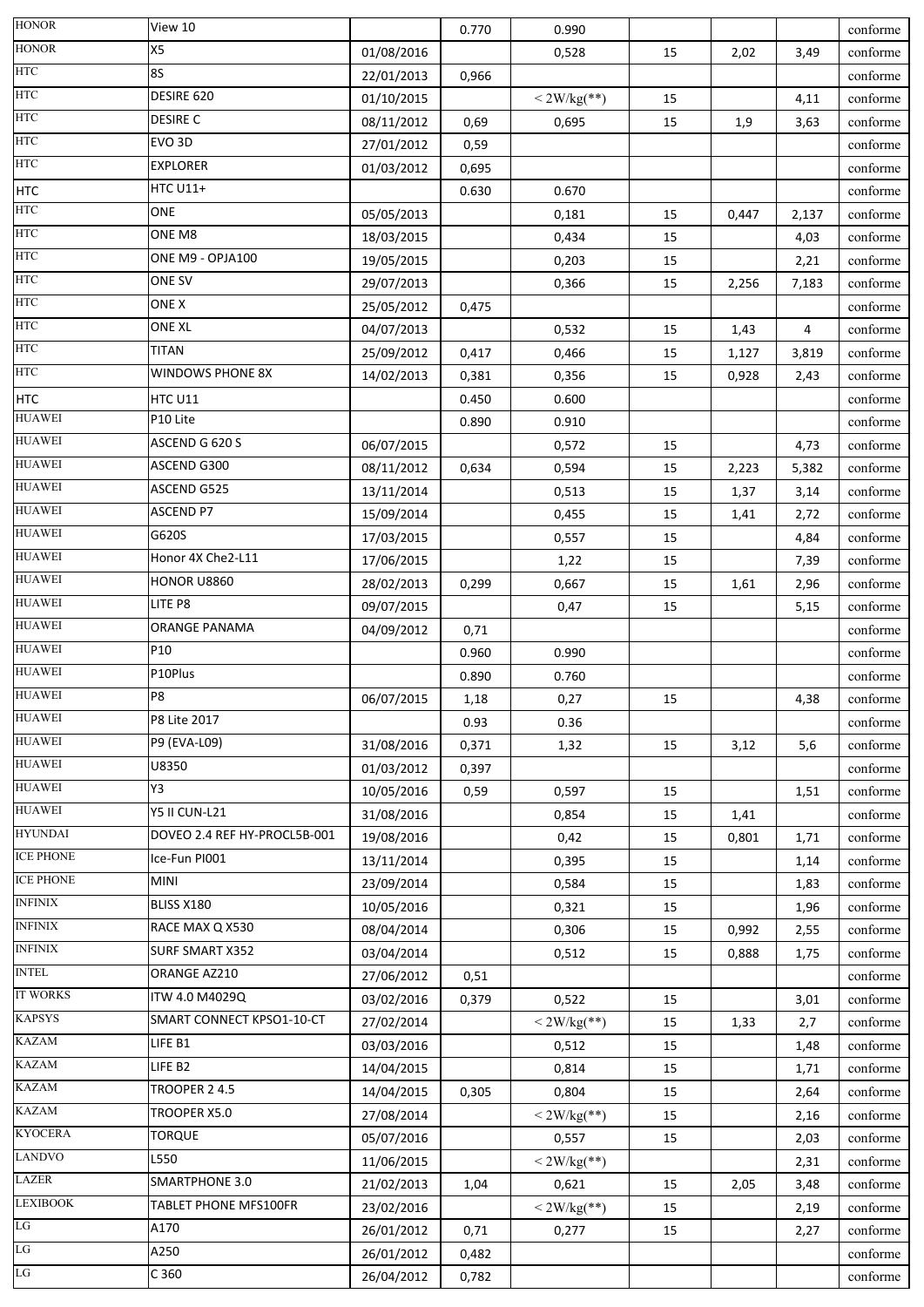| LG               | E SMART LG-H410      | 01/10/2015               | 0,134          | 0,753          | 15 |       | 2,32           | conforme |
|------------------|----------------------|--------------------------|----------------|----------------|----|-------|----------------|----------|
| $_{\rm LG}$      | G FLEX 2             | 18/03/2015               |                | 0,302          | 15 |       | 2,99           | conforme |
| $_{\rm LG}$      | G FLEX 2 LG-H955     | 19/09/2016               |                | 0,309          | 15 | 0,723 | 2,21           | conforme |
| LG               | G <sub>2</sub>       | 20/02/2014               | 0,348          | 0,373          | 15 | 0,97  | 2,49           | conforme |
| $_{\rm LG}$      | G <sub>3</sub> S     | 17/06/2015               |                | 0,395          | 15 |       | 2,8            | conforme |
| $_{\rm LG}$      | G4 (H815)            | 17/06/2015               |                | 0,371          | 15 |       | 2,54           | conforme |
| LG               | G4 STYLUS (H635)     | 14/10/2015               |                | 0,3            | 15 |       | 2,71           | conforme |
| LG               | G5 (H850)            | 27/09/2016               |                | 1,04           | 5  | 1,04  | 2,59           | conforme |
| $_{\rm LG}$      | K4 K120E             | 11/08/2016               |                | 1,01           | 5  | 1,01  | 2,31           | conforme |
| LG               | L BELLO D331         | 21/04/2015               |                | 0,518          | 15 |       | 2,89           | conforme |
| LG               | <b>LEON TITANE</b>   | 24/07/2015               |                | 0,624          | 15 |       | 2,97           | conforme |
| LG               | OPTIMUS F6           | 19/03/2014               |                | 0,506          | 15 | 0,871 | 2,69           | conforme |
| $_{\rm LG}$      | <b>OPTIMUS G</b>     | 22/05/2013               |                | 0,394          | 15 | 1,04  | 2,95           | conforme |
| LG               | OPTIMUS L3 E400      | 27/06/2012               | 0,98           |                |    |       |                | conforme |
| $_{\rm LG}$      | OPTIMUS L3 II E435   | 04/07/2013               |                | 0,573          | 15 | 1,45  | 2,5            | conforme |
| $_{\rm LG}$      | OPTIMUS L4 II E440   | 22/05/2014               |                | 0,683          | 15 | 1,16  | 3,13           | conforme |
| $_{\rm LG}$      | OPTIMUS LG-P760      | 22/01/2013               | 0,355          | 0,614          | 15 | 1,13  | 2,73           | conforme |
| LG               | PRADA P-940          | 20/03/2012               | 0,416          |                |    |       |                | conforme |
| $_{\rm LG}$      | T-385-B WIFI         | 04/09/2012               | 0,729          |                |    |       |                | conforme |
| LG               | T580                 | 15/04/2014               |                | 0,655          | 15 | 1,23  | 2,25           | conforme |
| LG               | <b>VIEWTY SMILE</b>  | 26/01/2012               | 1,04           | 0,355          | 15 |       | $\overline{2}$ | conforme |
| $\mathsf{LG}$    | G4                   |                          | 0.618          | 0.460          |    |       |                | conforme |
| LG               | G6                   |                          | 0.393          | 1.120          |    |       |                | conforme |
| LG               | V30                  |                          | 0.479          |                |    |       |                | conforme |
| <b>LISTO</b>     | <b>SP50</b>          | 03/03/2015               |                | $< 2W/kg$ (**) | 15 |       | 2,58           | conforme |
| <b>LOGICOM</b>   | E500                 | 12/02/2014               | 0,317          | $<$ 2W/kg(**)  |    | 0,609 | 1,6            | conforme |
| <b>LOGICOM</b>   | L-ELEMENT 400        | 17/03/2015               |                | $< 2W/kg$ (**) | 15 |       | 3,65           | conforme |
| <b>LOGICOM</b>   | L-EMENT 501          | 31/08/2016               |                | $<$ 2W/kg(**)  |    |       | 1,32           | conforme |
| <b>LOGICOM</b>   | L-ITE 552            | 18/05/2016               |                | 0,49           | 15 |       | 3,45           | conforme |
| LOGICOM          | S450                 | 04/06/2015               |                | $<$ 2W/kg(**)  |    |       | 1,84           | conforme |
| MEDION           | P5004 (MD 98831)     | 08/07/2015               |                | $<$ 2W/kg(**)  | 10 |       | 3,8            | conforme |
| <b>MEIZU</b>     | M2 NOTE              | 09/02/2016               |                | 0,264          | 15 |       | 3,39           | conforme |
| <b>MEIZU</b>     | <b>MX4 PRO M462</b>  | 29/04/2015               | 0,337          | $< 2W/kg$ (**) |    |       | 4,12           | conforme |
| <b>MICROSOFT</b> | LUMIA 640 - RM-1072  | 19/05/2015               |                | 0,509          | 15 |       | 4,55           | conforme |
| <b>MICROSOFT</b> | LUMIA 650 (RM-1152)  | 28/09/2016               |                | 0,451          | 15 | 1,3   | 4,03           | conforme |
| <b>MICROSOFT</b> | LUMIA 950            | 24/02/2016               |                | 0,499          | 15 |       | 5,28           | conforme |
| <b>MICROSOFT</b> | LUMIA N550 (RM-1127) | 03/02/2016               | 0,387          | 0,343          | 15 |       | 3,06           | conforme |
| <b>MOBIWIRE</b>  | LEYTI                | 31/08/2016               |                | 0,64           | 15 | 0,921 |                | conforme |
| <b>MOBIWIRE</b>  | STARTRAIL III BY SFR | 30/05/2013               |                | 0,856          | 15 | 1,582 | 4,323          | conforme |
| <b>MOTOROLA</b>  | <b>ATRIX MVRQ6</b>   |                          |                |                |    |       |                | conforme |
| <b>MOTOROLA</b>  | ATRIX MVRQ6          | 02/02/2012<br>14/02/2012 | 0,498<br>0,552 |                |    |       |                | conforme |
| <b>MOTOROLA</b>  | GLEAM +              |                          |                |                | 25 | 1,39  |                |          |
| <b>MOTOROLA</b>  | <b>MOTO E XT1022</b> | 24/10/2012               | 0,247          | 0,442          |    |       | 2,18           | conforme |
| <b>MOTOROLA</b>  | MOTO G               | 14/04/2015               | 0,677          | 0,654          | 15 |       | 4,69           | conforme |
| <b>MOTOROLA</b>  | MOTOLUXE             | 13/02/2014               | 0,478          | 0,441          | 15 | 1,51  | 3,86           | conforme |
| <b>MOTOROLA</b>  | <b>MOTOSMART</b>     | 28/02/2013               | 0,612          | 0,254          | 25 | 2,96  | 5,86           | conforme |
| <b>MOTOROLA</b>  | RAZR                 | 19/02/2013               | 0,722          |                |    |       |                | conforme |
| <b>MOTOROLA</b>  | RAZR I               | 21/03/2012               | 0,686          |                |    |       |                | conforme |
| <b>MOTOROLA</b>  | <b>WX 295</b>        | 22/01/2013               | 0,585          | 0,507          | 25 | 2,27  | 5,51           | conforme |
| <b>MTT</b>       | <b>EXTREM</b>        | 28/03/2012               | 0,718          |                |    |       |                | conforme |
| <b>MTT</b>       |                      | 15/03/2012               | 0,32           |                |    |       |                | conforme |
| <b>NOKIA</b>     | Smart max 4G         | 05/07/2016               |                | $< 2W/kg$ (**) |    |       | 1,76           | conforme |
| <b>NOKIA</b>     | 101<br>112           | 23/10/2012               | 1,13           | 0,556          | 15 |       | 1,88           | conforme |
| <b>NOKIA</b>     |                      | 23/10/2012               | 1,19           | 0,354          | 15 | 0,89  | 2,1            | conforme |
| <b>NOKIA</b>     | 130 DS (RM-1035)     | 03/02/2016               |                | 0,518          | 15 |       | 1,81           | conforme |
|                  | 2220 SLIDE           | 14/02/2012               | 0,731          | $< 2W/kg$ (**) |    | 0,9   | 1,94           | conforme |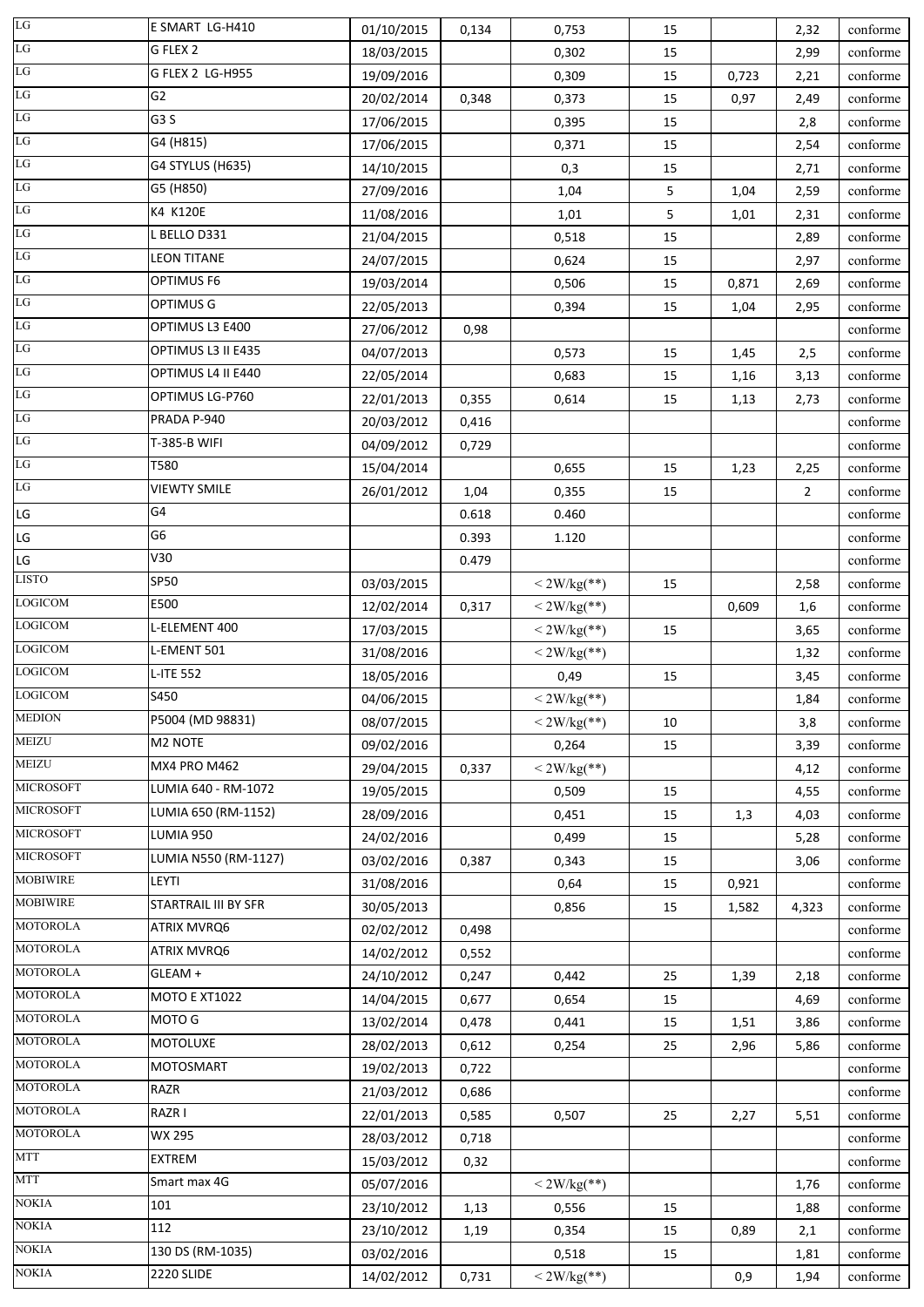| <b>NOKIA</b>              | 500 (RM 750)                | 31/05/2012 | 1,05  |       |    |       |      | conforme |
|---------------------------|-----------------------------|------------|-------|-------|----|-------|------|----------|
| <b>NOKIA</b>              | 700 - RM670                 | 26/04/2012 | 1,18  |       |    |       |      | conforme |
| <b>NOKIA</b>              | ASHA 200 (RM 761)           | 31/05/2012 | 0,832 |       |    |       |      | conforme |
| <b>NOKIA</b>              | ASHA 302 (RM 813)           | 31/05/2012 | 0,751 |       |    |       |      | conforme |
| $\overline{\text{NOKIA}}$ | <b>ASHA 305</b>             | 21/02/2013 | 0,922 | 0,628 | 15 | 0,977 | 1,37 | conforme |
| <b>NOKIA</b>              | ASHA RM-714                 | 04/09/2012 | 1,43  | 0,45  | 15 | 1,57  | 2,92 | conforme |
| <b>NOKIA</b>              | $C1-01$                     | 01/03/2012 | 0,6   |       |    |       |      | conforme |
| <b>NOKIA</b>              | $C2-02$                     | 26/01/2012 | 0,568 |       |    |       |      | conforme |
| <b>NOKIA</b>              | E5-00                       | 02/02/2012 | 0,751 |       |    |       |      | conforme |
| <b>NOKIA</b>              | E6-00                       | 29/02/2012 | 0,901 |       |    |       |      | conforme |
| <b>NOKIA</b>              | <b>LUMIA 1020</b>           | 20/03/2014 |       | 0,508 | 15 | 1,71  | 3,93 | conforme |
| <b>NOKIA</b>              | <b>LUMIA 1320</b>           | 11/02/2014 | 0,408 | 0,366 | 15 | 1,42  | 3,74 | conforme |
| <b>NOKIA</b>              | LUMIA 520                   | 31/05/2013 |       | 0,636 | 15 | 2,09  | 3,91 | conforme |
| <b>NOKIA</b>              | LUMIA 530                   | 04/02/2015 |       | 0,86  | 15 |       | 6,57 | conforme |
| <b>NOKIA</b>              | LUMIA 610 (RM-849)          | 04/09/2012 | 0,626 |       |    |       |      | conforme |
| <b>NOKIA</b>              | LUMIA 625                   | 20/02/2014 |       | 0,583 | 15 | 1,21  | 3,36 | conforme |
| <b>NOKIA</b>              | LUMIA 635 RM-974            | 15/07/2014 |       | 0,677 | 15 | 1,52  | 3,25 | conforme |
| <b>NOKIA</b>              | LUMIA 710                   | 14/03/2012 | 1,13  |       |    |       |      | conforme |
| <b>NOKIA</b>              | LUMIA 735 4G NOIR (RM-1038) | 14/11/2014 |       | 0,458 | 15 |       | 2,52 | conforme |
| <b>NOKIA</b>              | LUMIA 800                   | 26/01/2012 | 0,702 |       |    |       |      | conforme |
| <b>NOKIA</b>              | LUMIA 830 - RM-984          | 18/05/2015 |       | 0,58  | 15 |       | 3,47 | conforme |
| <b>NOKIA</b>              | LUMIA 920                   | 14/02/2013 | 0,588 | 0,455 | 15 | 2,85  | 3,56 | conforme |
| <b>NOKIA</b>              | LUMIA 930                   | 13/11/2014 |       | 0,515 | 15 | 1,67  | 2,58 | conforme |
| <b>NOKIA</b>              | Nokia 6                     |            | 0.490 | 0.710 |    |       |      | conforme |
| <b>OnePlus</b>            | OnePlus 3                   |            | 0.394 | 0.323 |    |       |      | conforme |
| <b>OnePlus</b>            | OnePlus 3T                  |            | 0.394 | 1.254 |    |       |      | conforme |
| ORANGE                    | DALLAS (ZTE GR250)          | 14/02/2012 | 1,25  | 0,425 | 15 |       | 1,88 | conforme |
| ORANGE                    | DIVE 30 (ZTE BLADE A410)    | 11/02/2016 |       | 0,508 | 15 |       | 3,52 | conforme |
| <b>ORANGE</b>             | DIVE 70 (HUAWEI SCL-L01)    | 11/02/2016 |       | 0,443 | 15 |       | 3,44 | conforme |
| ORANGE                    | NEVA 80 (ZTE BLADE V770)    | 11/08/2016 |       | 1,39  | 15 | 3,62  | 5,79 | conforme |
| ORANGE                    | <b>NURA</b>                 | 01/10/2015 | 0,283 | 0,748 | 10 |       | 2,09 | conforme |
| <b>PARLA</b>              | Minu P123                   | 09/03/2015 |       | 0,475 | 15 |       | 3,19 | conforme |
| <b>PARLA</b>              | SONIC 3.5S (SM35SH083)      | 26/01/2016 | 0,885 | 0,622 | 15 |       | 1,69 | conforme |
| <b>POLAROID</b>           | CRYSTAL PRO 4544            | 11/03/2015 |       | 0,539 | 15 |       | 3,19 | conforme |
| <b>POLAROID</b>           | PHANTOM 5 (PRO 5023 PVE03   | 26/01/2016 | 1,77  | 0,557 | 15 |       | 4,76 | conforme |
| <b>POLAROID</b>           | <b>PRO 1021</b>             | 24/05/2013 |       | 0,797 | 15 | 1,99  | 3    | conforme |
| <b>POLAROID</b>           | <b>PRO 881A</b>             | 24/05/2013 |       | 1,05  | 15 | 3,63  | 7,42 | conforme |
| <b>POLAROID</b>           | <b>PROA680</b>              | 21/02/2013 | 0,338 |       |    |       |      | conforme |
| <b>POLAROID</b>           | PROG 95D                    | 21/02/2013 | 0,153 | 0,279 | 15 | 1,32  | 2,98 | conforme |
| <b>POLAROID</b>           | PROX7WB                     | 21/02/2013 | 0,284 |       |    |       |      | conforme |
| <b>QILIVE</b>             | Q.4812                      | 15/04/2014 |       | 0,389 | 15 | 0,693 | 1,89 | conforme |
| <b>QILIVE</b>             | Q4868                       | 27/08/2015 |       | 0,458 | 15 |       | 2,19 | conforme |
| <b>QILIVE</b>             | Q6 (M5088)                  | 20/04/2016 |       | 0,594 | 15 |       | 5,99 | conforme |
| <b>S BY SFR</b>           | 123                         | 12/03/2013 | 0,957 | 0,536 | 15 | 1,28  | 1,38 | conforme |
| S BY SFR                  | 1150 LS                     | 28/03/2012 | 0,816 |       |    |       |      | conforme |
| <b>SAMSUNG</b>            | E1050                       | 26/04/2012 | 0,872 |       |    |       |      | conforme |
| <b>SAMSUNG</b>            | E2530                       | 21/02/2012 | 0,379 |       |    |       |      | conforme |
| <b>SAMSUNG</b>            | GALAXY A3 - SM-A300FU       | 18/05/2015 |       | 0,467 | 15 |       | 3,08 | conforme |
| <b>SAMSUNG</b>            | Galaxy A5 (2016)            |            | 0.286 | 0.475 |    |       |      | conforme |
| <b>SAMSUNG</b>            | Galaxy A5 (2017)            |            | 0.522 | 1.390 |    |       |      | conforme |
| <b>SAMSUNG</b>            | GALAXY A5 (SM-A510F)        | 18/10/2016 |       | 0,35  | 15 | 1,39  | 3,12 | conforme |
| <b>SAMSUNG</b>            | GALAXY A5 SM-A500 FU        | 21/04/2015 |       | 0,28  | 15 |       | 2,42 | conforme |
| <b>SAMSUNG</b>            | GALAXY ACE (GT - S5830)     | 14/03/2012 | 0,725 |       |    |       |      | conforme |
| <b>SAMSUNG</b>            | GALAXY ACE 3 GT-S7275R      | 27/03/2014 |       | 0,654 | 15 | 1,4   | 3,27 | conforme |
| <b>SAMSUNG</b>            | <b>GALAXY ACE 4</b>         | 04/02/2015 |       | 0,605 | 15 |       | 3,52 | conforme |
|                           |                             |            |       |       |    |       |      |          |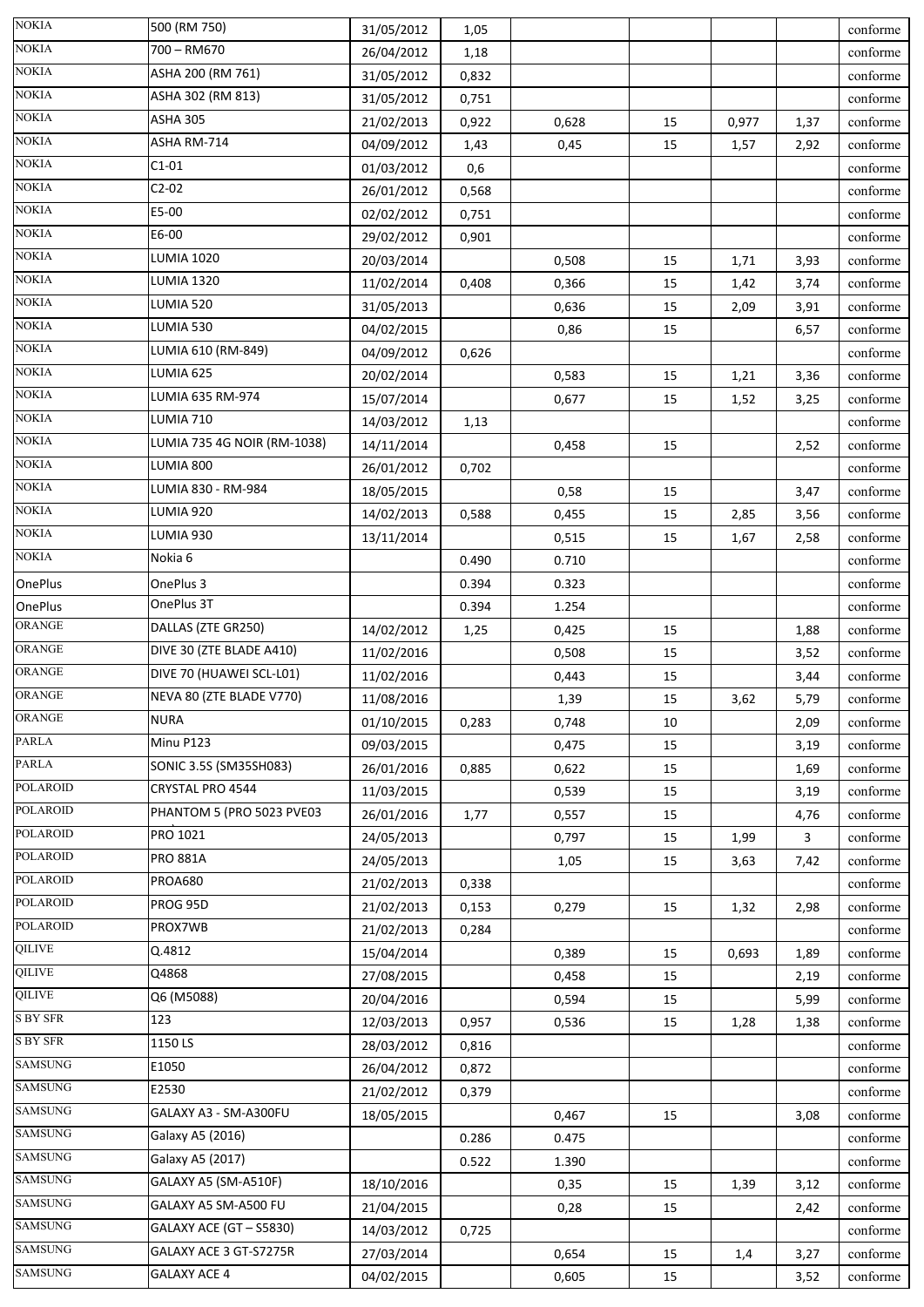| <b>SAMSUNG</b>   | GALAXY ALPHA OR (SM-G850 F)        | 14/11/2014               |                | 0,336          | 15 | 1,23  | 3,38  | conforme |
|------------------|------------------------------------|--------------------------|----------------|----------------|----|-------|-------|----------|
| <b>SAMSUNG</b>   | <b>GALAXY BEAM</b>                 | 25/09/2012               | 0,334          | 0,272          | 15 | 0,942 | 3,1   | conforme |
| <b>SAMSUNG</b>   | <b>GALAXY CORE PLUS SM-G350</b>    | 27/03/2014               |                | 0,718          | 15 | 1,45  | 3,57  | conforme |
| <b>SAMSUNG</b>   | GALAXY CORE PRIME (SM-G361F)       | 20/07/2016               |                | 0,537          | 15 |       | 3,12  | conforme |
| <b>SAMSUNG</b>   | GALAXY EXPRESS 2 SM-G3815          | 20/02/2014               |                | 0,323          | 15 | 0,978 | 2,82  | conforme |
| <b>SAMSUNG</b>   | GALAXY EXPRESS GTI 8730            | 29/05/2013               |                | 0,386          | 15 | 1,14  | 3,04  | conforme |
| <b>SAMSUNG</b>   | GALAXY EXPRESS GTI 8730            | 29/07/2013               | 0,33           |                |    |       |       | conforme |
| <b>SAMSUNG</b>   | Galaxy Fame Lite GT-S5790N         | 12/02/2014               |                | 0,655          | 15 | 1,19  | 2,83  | conforme |
| <b>SAMSUNG</b>   | GALAXY GIO GT-55660                | 09/02/2012               | 0,703          |                |    |       |       | conforme |
| <b>SAMSUNG</b>   | GALAXY GRAND PLUS GT-190601        | 21/04/2015               |                | 0,346          | 15 |       | 3,1   | conforme |
| <b>SAMSUNG</b>   | GALAXY GRAND PRIME SM-G530FZ       | 21/04/2015               | 0,388          | 0,367          | 15 |       | 3,53  | conforme |
| <b>SAMSUNG</b>   | GALAXY J3 6 (SM-J320FN)            | 20/07/2016               |                | 0,346          | 15 |       | 2,92  | conforme |
| <b>SAMSUNG</b>   | GALAXY J5 SM-J500 FN               | 10/05/2016               |                | 0,481          | 15 |       | 2,52  | conforme |
| <b>SAMSUNG</b>   | GALAXY J7 (SM-J710FN)              | 18/10/2016               |                | 1,29           | 5  | 1,29  | 3,56  | conforme |
| <b>SAMSUNG</b>   | Galaxy Mega GT-19205               | 13/02/2014               | 0,21           | 0,278          | 15 | 1,11  | 3,79  | conforme |
| <b>SAMSUNG</b>   | GALAXY MINI (GT - S5570)           | 14/03/2012               | 0,889          |                |    |       |       | conforme |
| <b>SAMSUNG</b>   | GALAXY NOTE 3 SM-N9005             | 20/02/2014               | 0,304          | 0,245          | 15 | 1,13  | 3,28  | conforme |
| <b>SAMSUNG</b>   | Galaxy note 8                      |                          | 0.173          | 1.29           |    |       |       | conforme |
| <b>SAMSUNG</b>   | <b>GALAXY NOTE GT-N7000</b>        | 02/02/2012               | 0,343          |                |    |       |       | conforme |
| <b>SAMSUNG</b>   | <b>GALAXY NOTE II 4G</b>           | 14/02/2013               | 0,338          | 0,657          | 15 | 1,76  | 2,42  | conforme |
| <b>SAMSUNG</b>   | GALAXY PRO GT-P7510                | 09/02/2012               | 0,685          |                |    |       |       | conforme |
| <b>SAMSUNG</b>   | GALAXY S 5                         | 18/03/2015               |                | 0,484          | 15 |       | 4,18  | conforme |
| <b>SAMSUNG</b>   | GALAXY S 5 SM-G900 F               | 13/05/2014               | 0,547          | 0,545          | 15 | 1,55  | 3,55  | conforme |
| <b>SAMSUNG</b>   | GALAXY S4 MINI GT-9195             | 20/02/2014               |                | 0,618          | 15 | 0,89  | 3,09  | conforme |
| <b>SAMSUNG</b>   | Galaxy S6                          |                          | 0.382          | 0.499          |    |       |       | conforme |
| <b>SAMSUNG</b>   | <b>GALAXY S6 EDGE</b>              | 01/07/2015               |                | 0,522          | 15 |       | 3,34  | conforme |
| <b>SAMSUNG</b>   | Galaxy S6 edge                     |                          | 0.473          | 0.594          |    |       |       | conforme |
| <b>SAMSUNG</b>   | Galaxy S6 edge +                   |                          | 0.216          | 0.58           |    |       |       | conforme |
| <b>SAMSUNG</b>   | GALAXY S6 SM-G920F                 | 14/10/2015               |                | 0,476          | 15 |       | 3,19  | conforme |
| <b>SAMSUNG</b>   | Galaxy S7                          |                          | 0.406          | 1.48           |    |       |       | conforme |
| SAMSUNG          | Galaxy S7 edge                     |                          | 0.264          | 1.43           |    |       |       | conforme |
| <b>SAMSUNG</b>   | GALAXY S7 EDGE SM-G935F            | 14/04/2016               |                | 0,672          | 15 |       | 3,26  | conforme |
| <b>SAMSUNG</b>   | Galaxy S8                          |                          | 0.315          | 1.27           |    |       |       | conforme |
| <b>SAMSUNG</b>   | Galaxy S8+                         |                          | 0.26           | $\mathbf{1}$   |    |       |       | conforme |
| <b>SAMSUNG</b>   | <b>GALAXY SCL</b>                  | 01/03/2012               | 0,283          |                |    |       |       | conforme |
| <b>SAMSUNG</b>   | GALAXY SIII (GT-I9300)             | 27/06/2012               | 0,344          |                |    |       |       | conforme |
| <b>SAMSUNG</b>   | <b>GALAXY SIII LTE</b>             | 22/01/2013               | 0,233          | 0,41           | 15 | 0,749 | 2,64  | conforme |
| <b>SAMSUNG</b>   | GALAXY SIII MINI GT-18190          | 22/01/2013               | 0,51           | 0,933          | 15 | 1,62  |       | conforme |
| <b>SAMSUNG</b>   | <b>GALAXY TREND GT-7560</b>        | 20/02/2014               |                | 0,884          | 15 | 1,79  | 3,17  | conforme |
| <b>SAMSUNG</b>   | <b>GALAXY TREND LITE GT-S7390G</b> |                          |                |                |    |       | 3,13  | conforme |
| <b>SAMSUNG</b>   | GALAXY Y GT-S5360                  | 21/04/2015               |                | 0,425          | 15 |       | 2,94  | conforme |
| <b>SAMSUNG</b>   | GALAXY Y PRO GT-B5510              | 21/02/2012<br>04/09/2012 | 0,644<br>0,829 |                |    |       |       | conforme |
| <b>SAMSUNG</b>   | GT-C3520                           |                          |                |                |    |       |       |          |
| <b>SAMSUNG</b>   | GT-E1190                           | 28/02/2013               | 0,2            |                |    |       |       | conforme |
| <b>SAMSUNG</b>   | GT-E1270                           | 24/10/2012               | 0,567          | $<$ 2W/kg(**)  | 15 |       | 2,22  | conforme |
| <b>SAMSUNG</b>   | GT-E2330                           | 13/05/2014               |                | 0,2            | 15 | 0,687 | 1,63  | conforme |
| <b>SAMSUNG</b>   |                                    | 21/02/2012               | 0,51           |                |    |       |       | conforme |
| <b>SAMSUNG</b>   | GT-E2350B<br>S4 GT-19505           | 12/03/2013               | 0,424          | $< 2W/kg$ (**) |    | 0,659 |       | conforme |
| <b>SAMSUNG</b>   |                                    | 22/05/2013               |                | 0,521          | 15 | 1,01  | 3,18  | conforme |
| <b>SAMSUNG</b>   | <b>WAVE 3 S-8600</b>               | 09/02/2012               | 0,457          |                |    |       |       | conforme |
| <b>SAMSUNG</b>   | WAVE 533 GT-55330                  | 09/02/2012               | 0,231          | $<$ 2W/kg(**)  | 15 | 1,6   | 2,95  | conforme |
| <b>SAMSUNG</b>   | WAVE M                             | 05/03/2013               | 0,65           |                |    |       |       | conforme |
| <b>SAMSUNG</b>   | <b>WAVE Y GT-S5380</b>             | 22/01/2013               | 0,965          |                |    |       |       | conforme |
| <b>SELECLINE</b> | WAVE Y GT-S5380                    | 04/07/2013               |                | $< 2W/kg$ (**) | 15 | 2,01  | 4,47  | conforme |
| <b>SELECTION</b> | SMARTPHONE 5" M5032-1              | 20/04/2016               |                | 0,429          | 15 |       | 3,07  | conforme |
|                  | K1                                 | 24/02/2016               |                | 0,324          | 15 |       | 0,885 | conforme |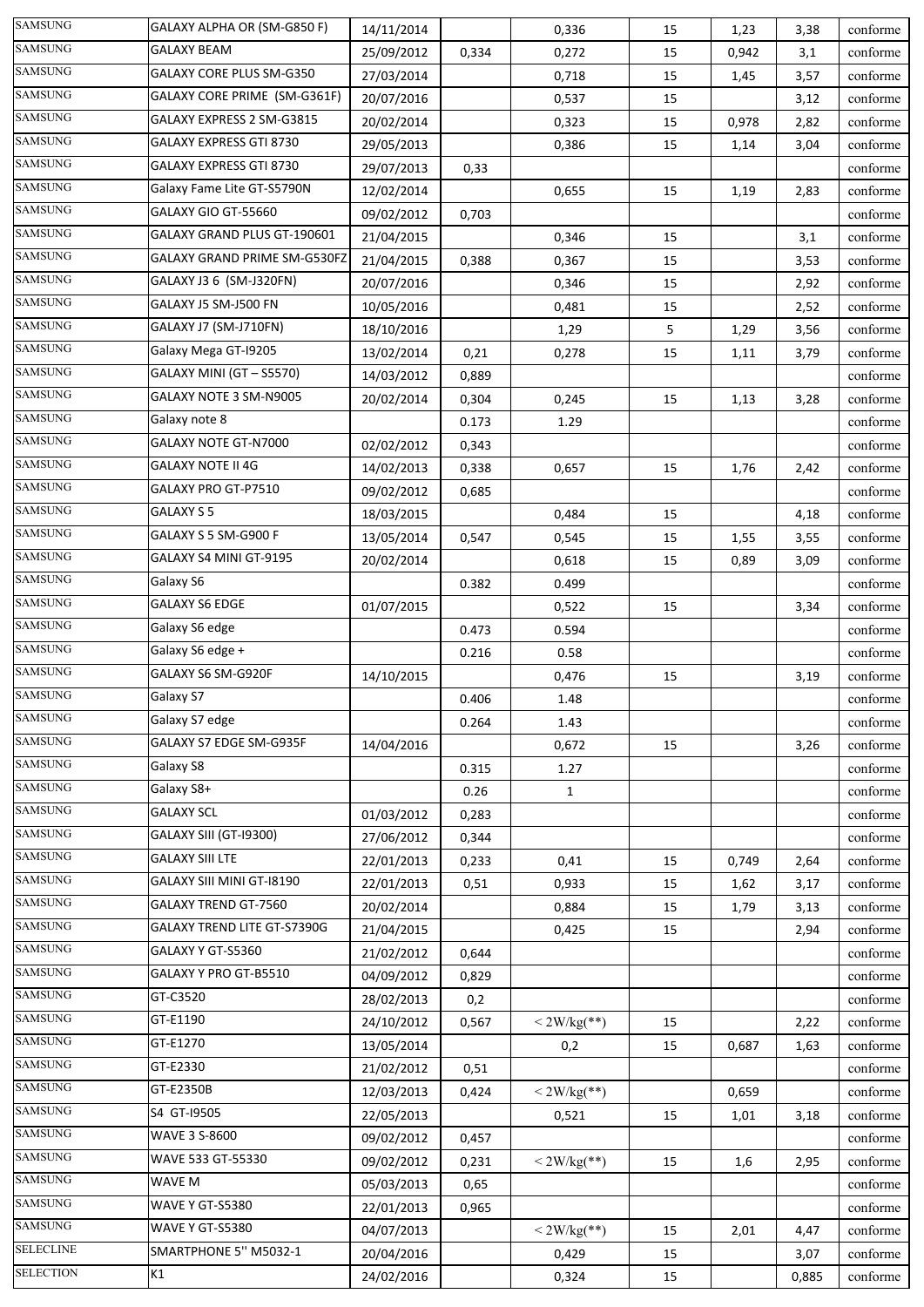| <b>SELECTION</b>           | X1                           | 24/02/2016               |       | 0,811                  | 15 |                | 1,89           | conforme             |
|----------------------------|------------------------------|--------------------------|-------|------------------------|----|----------------|----------------|----------------------|
| <b>SFR</b>                 | 116                          | 27/01/2012               | 1,07  | 0,396                  | 15 |                | 1,65           | conforme             |
| ${\rm SFR}$                | 122                          | 27/01/2012               | 0,722 | 0,465                  | 15 |                | 1,39           | conforme             |
| ${\rm SFR}$                | 152                          | 26/04/2012               | 0,878 |                        |    |                |                | conforme             |
| ${\rm SFR}$                | 132 (ZTE F1100)              | 27/01/2012               | 0,701 | 0,56                   | 15 |                | 1,29           | conforme             |
| <b>SFR</b>                 | <b>STARTEXT</b>              | 21/03/2012               | 0,94  |                        |    |                |                | conforme             |
| <b>SFR</b>                 | STARTRAIL 2 (HUAWEI)         | 25/09/2012               | 0,817 | 0,679                  | 15 | 2,054          | 3,381          | conforme             |
| <b>SFR</b>                 | STARXTREM 2 (ALCATEL 705 OY) | 24/09/2014               |       | 0,336                  | 15 | 1,81           | 3,73           | conforme             |
| <b>SFR</b>                 | WINDOWS PHONE INTERNET 7     | 21/03/2012               | 0,46  |                        |    |                |                | conforme             |
| <b>SLY-TAB</b>             | ST150                        | 14/04/2015               |       | $<$ 2W/kg(**)          |    |                | 2,37           | conforme             |
| SONY                       | XPERIA E3 D2203              | 13/11/2014               |       | 0,522                  | 15 |                | 4,2            | conforme             |
| <b>SONY</b>                | XPERIA E4G                   | 21/08/2015               |       | 0,505                  | 15 |                | 4,93           | conforme             |
| SONY                       | XPERIA E5 F3311 PM-0960-BV   | 31/08/2016               |       | 0,545                  | 15 | 2,07           |                | conforme             |
| SONY                       | <b>XPERIA M</b>              | 20/03/2014               |       | 0,726                  | 15 | 1,02           | 2,08           | conforme             |
| <b>SONY</b>                | <b>XPERIA P</b>              | 04/09/2012               | 0,931 |                        |    |                |                | conforme             |
| SONY                       | XPERIA S CITIZY LT26i        | 22/01/2013               | 1,095 | 0,748                  | 15 | 2,253          | 5,45           | conforme             |
| SONY                       | <b>XPERIAT3</b>              | 08/10/2014               |       | 0,776                  | 15 | 2,799          | 4,324          | conforme             |
| SONY                       | <b>XPERIA TIPO</b>           | 14/02/2013               | 1,377 |                        |    |                |                | conforme             |
| SONY                       | <b>XPERIA U</b>              | 09/10/2012               | 1,717 |                        |    |                |                | conforme             |
| SONY                       | XPERIA XA (F3112)            | 18/10/2016               |       | 0,388                  | 15 | 1,41           |                | conforme             |
| SONY                       | <b>XPERIAZ</b>               | 31/05/2013               |       | 0,453                  | 15 | 1,401          | 4,155          | conforme             |
| SONY                       | XPERIA Z ULTRA               | 27/02/2014               | 0,294 | 0,422                  | 15 | 1,5            | 4,43           | conforme             |
| SONY                       | XPERIA Z1                    | 27/02/2014               |       | $<$ 2W/kg(**)          | 15 | 0,953          | 3,48           | conforme             |
| SONY                       | XPERIA Z3                    | 04/02/2015               |       | 0,475                  | 15 |                | 4,42           | conforme             |
| <b>SONY</b>                | Z5 Dual (E6633) PM-0907-BV   | 27/09/2016               |       | 0,369                  | 15 | 1,32           |                | conforme             |
| <b>SONY ERICSSON</b>       | LIVE & WALKMAN WT 19i        | 20/03/2012               | 1,082 |                        |    |                |                | conforme             |
| <b>SONY ERICSSON</b>       | <b>XPERIA KYNO</b>           | 09/02/2012               | 0,87  |                        |    |                |                | conforme             |
| <b>SONY ERICSSON</b>       | XPERIA MINI PRO              | 01/03/2012               | 0,374 |                        |    |                |                | conforme             |
| <b>SONY ERICSSON</b>       | <b>XPERIA RAY</b>            | 01/03/2012               | 0,876 |                        |    |                |                | conforme             |
| <b>SONY ERICSSON</b>       | YENDO W150i                  | 20/03/2012               | 1,067 |                        |    |                |                | conforme             |
| SYNCHRO DIGITAL            | MOBILE SENIOR INO-SM6380     | 07/06/2012               | 1,02  |                        |    |                |                | conforme             |
| <b>TELEFUNKEN</b>          | <b>TM 200 COSI</b>           | 07/02/2013               | 0,17  |                        |    |                |                | conforme             |
| <b>TELEFUNKEN</b>          | TM600 CRUSOE                 | 14/10/2015               |       | $<$ 2W/kg(**)          |    |                | 1,69           | conforme             |
| <b>TEXT EDITION BY SFR</b> | 262                          | 12/03/2013               | 0,634 |                        |    |                |                | conforme             |
| THL                        | W200C                        | 07/10/2015               |       | $< 2W/kg$ (**)         |    |                | 2,68           | conforme             |
| <b>THOMSON</b>             | SEREA 50                     | 14/04/2015               |       | $<$ 2W/kg(**)          |    |                | 1,24           | conforme             |
| <b>THOMSON</b>             | SEREA 60                     | 31/05/2015               |       | $< 2W/kg$ (**)         |    |                | 0,929          | conforme             |
| <b>THOMSON</b>             | SEREA 62 WHT                 | 24/08/2016               |       | $< 2W/kg$ (**)         |    | 0,804          | 1,24           | conforme             |
| <b>THOMSON</b>             | TH 1035M                     | 04/06/2013               |       | $<$ 2W/kg(**)          |    | 0,379          | 0,602          | conforme             |
| <b>THOMSON</b>             | X-LINK 4.0 TH-1127MW         | 28/02/2013               | 0,277 |                        |    |                |                | conforme             |
| <b>THOMSON</b>             | X-VIEW 2 TH-1129MW           | 28/02/2013               | 0,217 |                        |    |                |                | conforme             |
| <b>UCALL</b>               | MIAMI                        |                          |       |                        |    |                |                |                      |
| <b>UTANO</b>               | OUTDOOR T180 BARRIER         | 03/04/2014<br>24/05/2013 |       | 0,492<br>$<$ 2W/kg(**) | 15 | 0,919<br>0,744 | 1,89           | conforme<br>conforme |
| <b>VIGICOM</b>             | ATI-1800 (NOKIA 5500)        | 15/03/2012               | 0,324 |                        |    |                | 1,15           | conforme             |
| <b>WIKO</b>                | <b>BIRDY</b>                 |                          |       |                        |    |                |                | conforme             |
| <b>WIKO</b>                | <b>CINK SLIM</b>             | 03/03/2015               |       | 0,753                  | 15 |                | 2,99           |                      |
| <b>WIKO</b>                | <b>DARKMOON</b>              | 19/02/2013               | 0,132 |                        |    |                |                | conforme             |
| <b>WIKO</b>                | DARKNIGHT HELL               | 11/07/2014               |       | 0,634                  | 15 | 1,21           | 3,41           | conforme             |
| <b>WIKO</b>                | <b>FEVER</b>                 | 20/03/2014               |       | 0,668                  | 15 | 1,28           | 3,67           | conforme             |
| <b>WIKO</b>                | GOA                          | 09/02/2016               |       | 0,684                  | 15 |                | 5,61           | conforme             |
| <b>WIKO</b>                | <b>HIGHWAY PURE</b>          | 16/10/2014               |       | 0,671                  | 15 | 0,981          | 2,42           | conforme             |
| <b>WIKO</b>                | <b>HIGHWAY SIGNS</b>         | 27/08/2015               |       | 0,906                  | 15 |                | 6,33           | conforme             |
| <b>WIKO</b>                | <b>IGGY</b>                  | 10/04/2015               |       | 0,574                  | 15 |                | 4,01           | conforme             |
| <b>WIKO</b>                |                              | 11/07/2014               |       | 0,484                  | 15 | 0,834          | $\overline{2}$ | conforme             |
| <b>WIKO</b>                | KAWA                         | 16/02/2012               | 0,545 | 0,528                  | 15 |                | 1,16           | conforme             |
|                            | KITE                         | 17/03/2015               |       | 0,473                  | 15 |                | 3,17           | conforme             |